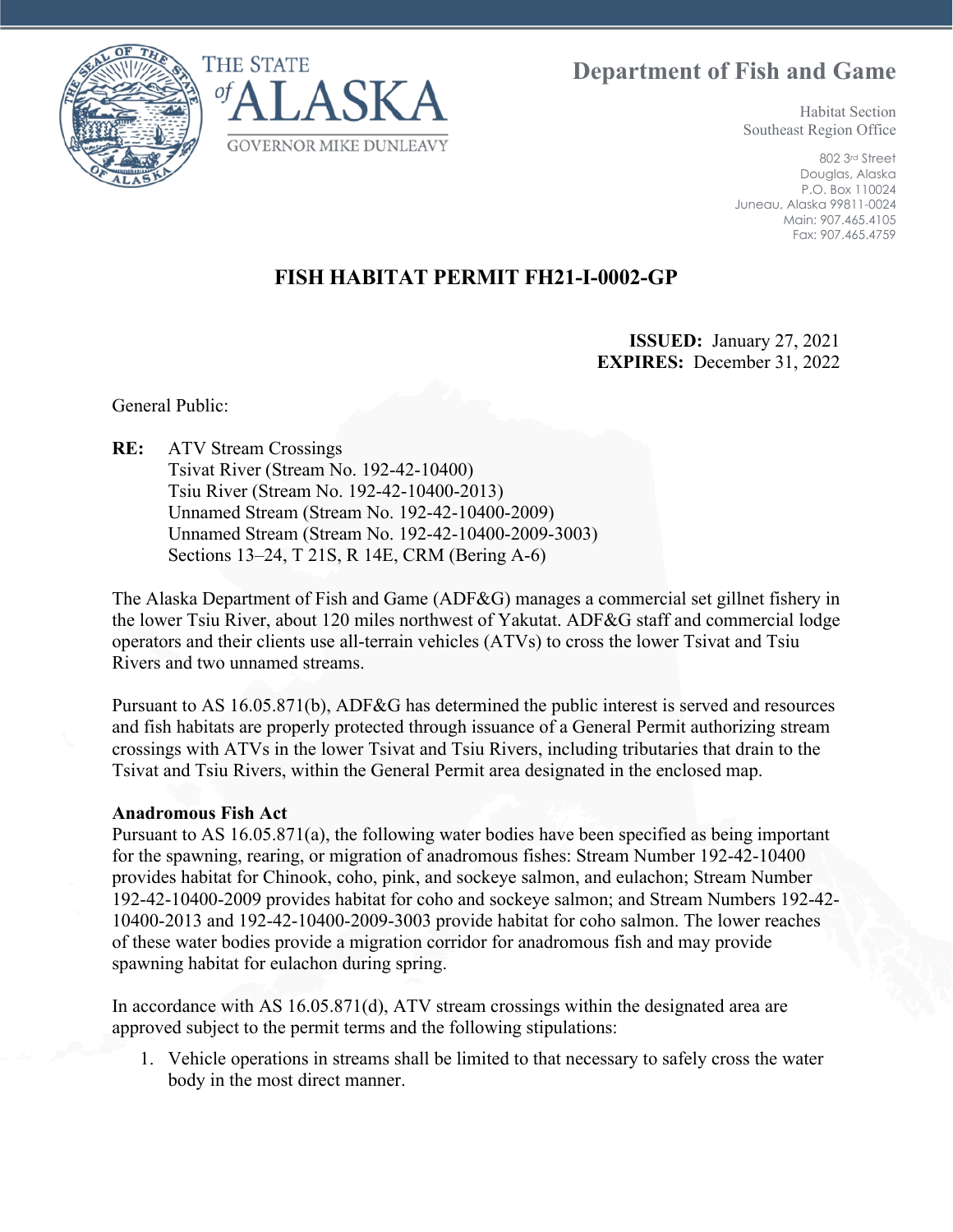- 2. ATVs may not be refueled, serviced, or parked below the ordinary high water mark of streams.
- 3. Equipment leaking fuel, hydraulic fluid, or other pollutants shall not be operated below the ordinary high water mark of streams.
- 4. The streambed and streambanks shall not be altered or disturbed to facilitate stream crossings.

## **Permit Terms**

This letter constitutes a permit issued under the authority of AS 16.05.871. Please be advised that this determination applies only to Habitat Section regulated activities; other agencies also may have jurisdiction under their respective authorities. This determination does not relieve you of your responsibility to secure other state, federal, or local permits. You are still required to comply with all other applicable laws.

The vehicle owner and operator (permittee), or the legal guardian of minor dependents, is responsible for the actions of contractors, agents, or other persons who participate in the approved activity. Prior to engaging in any activity that significantly deviates from this approval, the responsible party shall notify Habitat Section and obtain written approval in the form of an individual permit. Any action taken by the permittee or agent of the permittee that increases the activity's overall scope or that negates, alters, or minimizes the intent or effectiveness of any stipulation contained in this permit will be deemed a significant deviation from the approved activity. The final determination as to the significance of any deviation and the need for an individual permit is a Habitat Section responsibility. Therefore, it is recommended that Habitat Section be consulted immediately when a deviation from the approved activity is being considered.

In addition to the penalties provided by law, this permit may be terminated or revoked for failure to comply with its provisions or failure to comply with applicable statutes and regulations. You shall mitigate any adverse effect upon fish or wildlife, their habitats, or any restriction or interference with public use that the commissioner determines was a direct result of your failure to comply with this permit or any applicable law.

You shall indemnify, save harmless, and defend the department, its agents, and its employees from any and all claims, actions, or liabilities for injuries or damages sustained by any person or property arising directly or indirectly from permitted activities or your performance under this permit. However, this provision has no effect if, and only if, the sole proximate cause of the injury is the department's negligence.

You may appeal the permit decision relating to AS 16.05.871 in accordance with the provisions of AS 44.62.330–630 by requesting a hearing under AS 44.62.370.

Please direct questions about this permit to Habitat Biologist Bill Kane at (907) 465-6474 or william.kane@alaska.gov.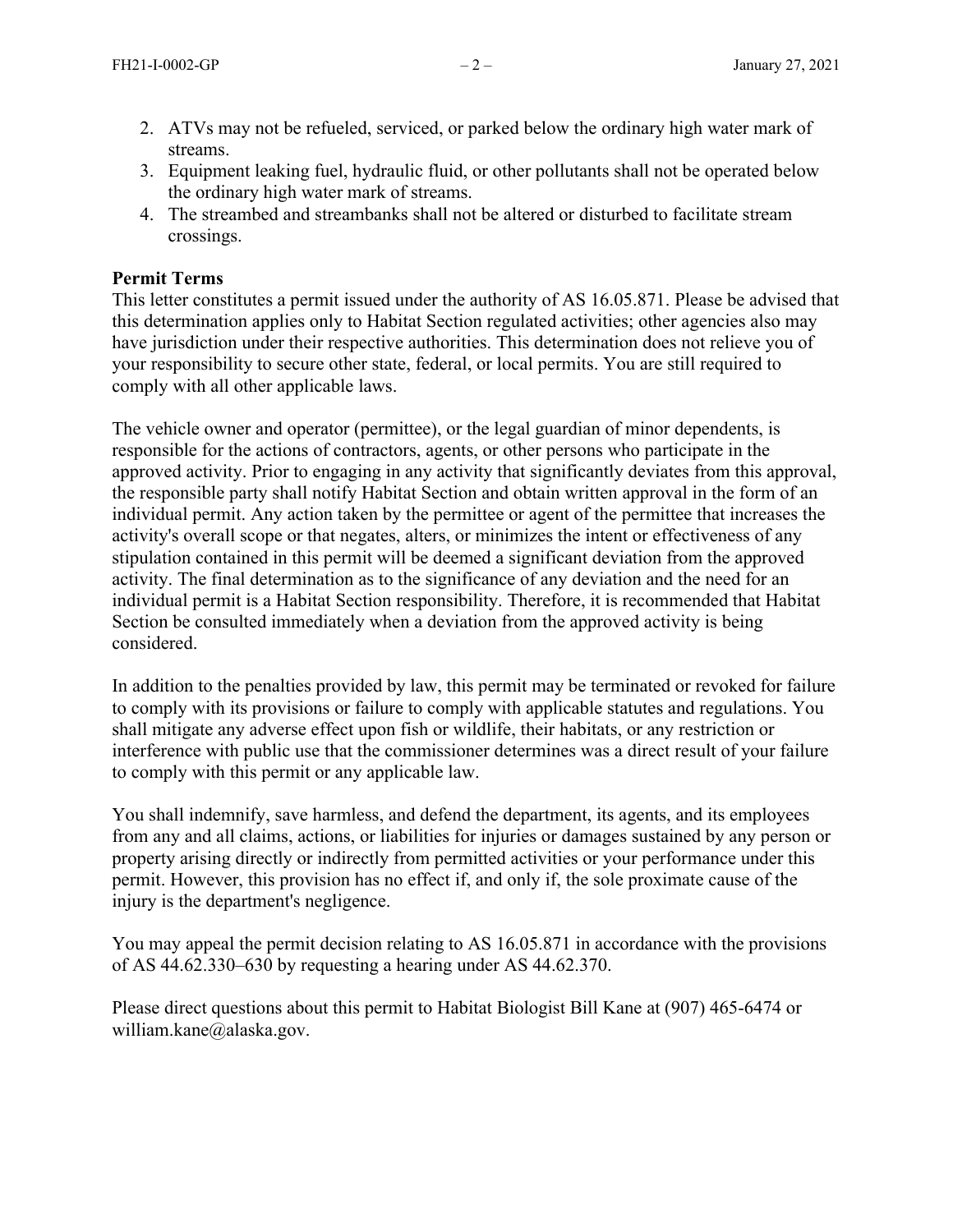Sincerely, Doug Vincent-Lang Commissioner

ate Kanouse

By: Kate Kanouse Regional Supervisor

Enclosure: FH21-I-0002-GP Authorized Stream Crossings Area Map

Email cc:

Al Ott, ADF&G Habitat, Fairbanks ADF&G Habitat Staff, Douglas Jason Pawluk, ADF&G SF, Yakutat Rick Hoffman, ADF&G CF, Yakutat Charlotte Westing, ADF&G WC, Cordova Ben Soiseth, USACE, Fairbanks Doug Cooper, USFWS, Anchorage Habitat Conservation Division, NMFS, Juneau State Trooper Mike Cresswell, DPS/AWT, Cordova Sgt. Jesse Darby, DPS/AWT, Anchorage